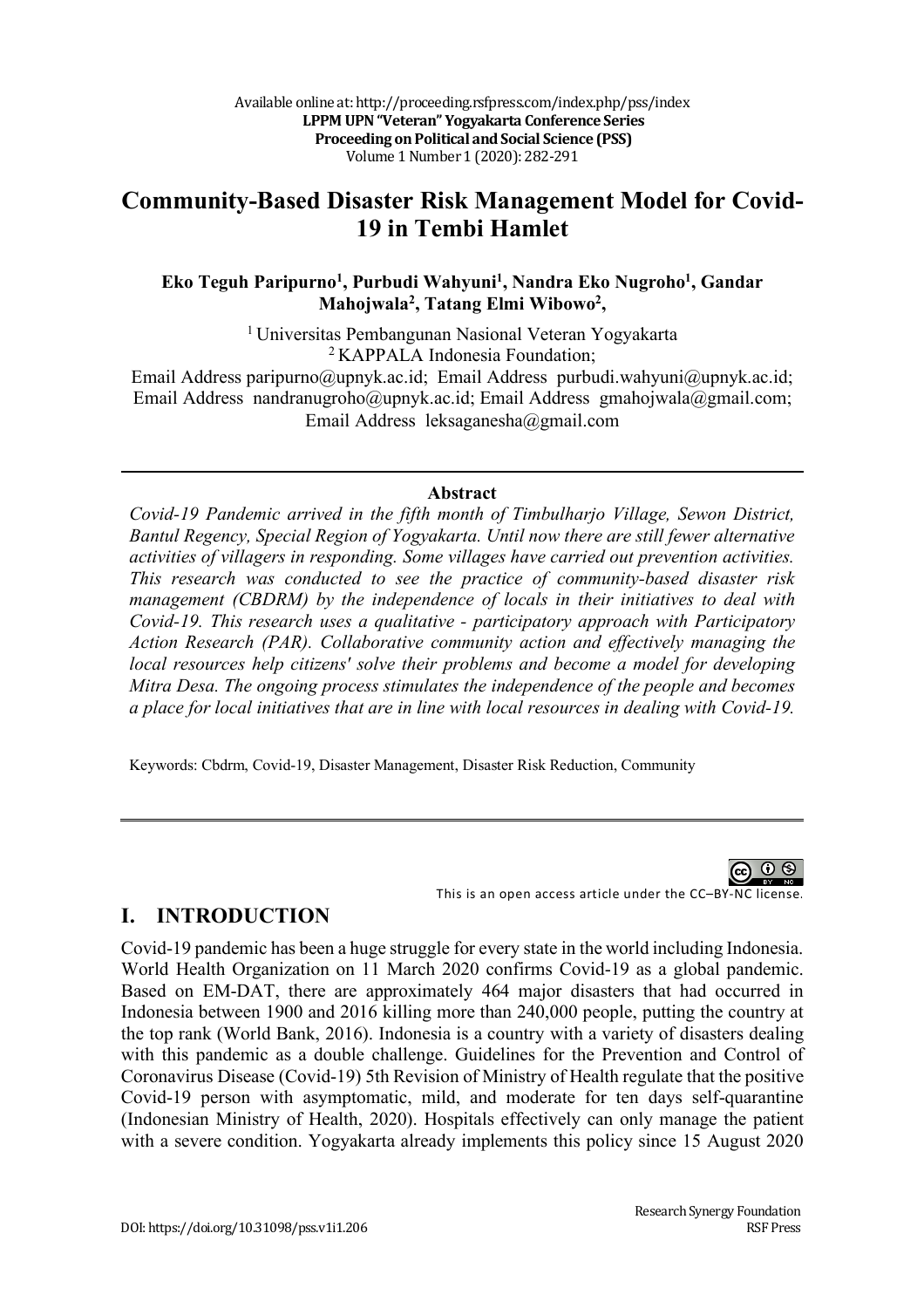(*Tribunnews*, 2020). Thus, the community was forced to take the initiative to provide independent quarantine facilities and other supporting responses to meet community needs. The act of establishing independent quarantine and community-based surveillance is also a strategy recommended by the Ministry of Health in dealing with Covid-19. The Minister of Villages, Development of Disadvantaged Areas, and Transmigration also stipulated the Village New Normal Protocol to accelerate the handling and break the chain of Covid-19 transmission at the Village (Kepmendes PDTT No. 63/2020). Interestingly, Tembi Hamlet as the object of research - has taken actions long before the health ministry and the village ministry recommendation. For example, since the March community has been creating an independent quarantine place by utilizing a network with the external actors. This kind of response was initiated and independently done by the community called a community-based disaster risk management (CBDRM).

Tembi Hamlet CBDRM practice is an imbalance with conditions in other communities that are unprepared to respond to Covid-19 at their level of authority. Media coverage has demonstrated this condition in Magelang (*Kompas*, 2020b), Pati (*Mitrapost*, 2020), and Jombang (*Jawa Post*, 2020). This condition makes it important to create a community-level model that can be replicated in other areas. The researcher argues that this modeling is useful in application to hamlet and village level initiative. This replication is expected to make other villages or hamlet achieve risk reduction initiatives and resilience in facing the threat of Covid-19. This model does not only cover external activities in response to Covid-19, but also builds citizen movement to be aware, confident, capable, and committed to disaster risk reduction activities

# **II. LITERATURE REVIEW**

## **II.1. Brief Background of Tembi Hamlet**

The research was conducted in Tembi Hamlet, Timbulharjo Village, Sewon District, Bantul Regency. Tembi Hamlet in the Bantul Regency was affected by the Yogyakarta earthquake in 2006. There are 1100 people in Tembi Hamlet. Tembi Hamlet's majority being farmers. The traditionality of Tembi Hamlet has become a tourist attraction so there are several hotels and homestays both owned by the company and residents themselves. Recorded on August 13, 2020, cases of positive residents of Covid-19 in this sub-district reached 16 people (Bantul Covid-19 Taskforce Website, 2020). So it is the highest district in the case of positive residents of Covid-19. In terms of health facilities, Timbulharjo Village does not have a hospital but has a health center and Polyclinic (BPS Kabupaten Bantul, 2019). Based on the records of the activities of the Tembi Hamlet Covid-19 Team, the first response that was carried out for Covid-19 was spraying disinfectants in public facilities on March 23, 2020 (Satgas Covid-19 Dusun Tembi, 2020). This first response is the key to increasing cooperation between communities, by involving all members of the society of all ages.

Tembi Hamlet continued activities in the form of planning public health protocols, activities to reduce the impact of the economy and food, to building infrastructure.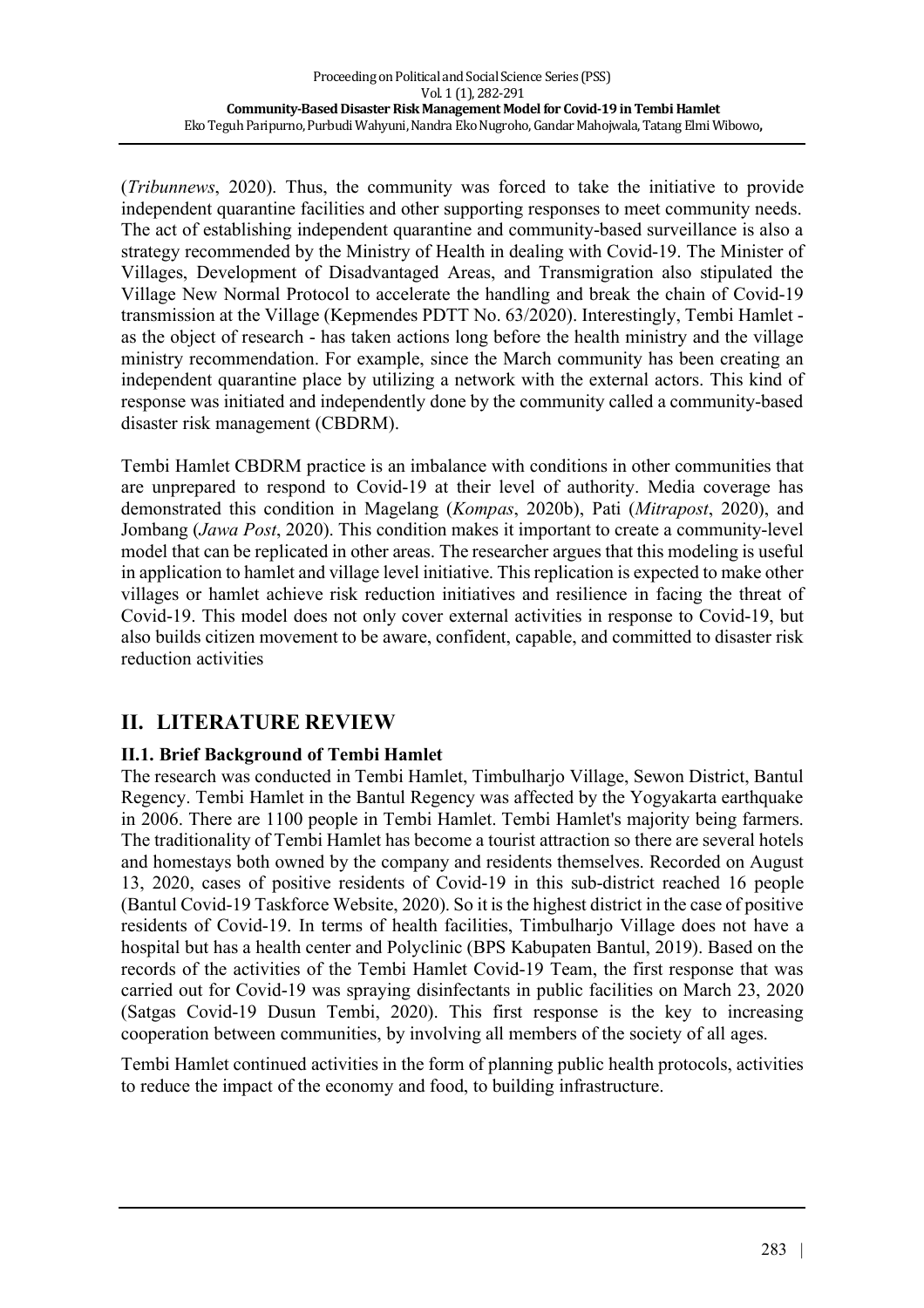

### **II.2. Community Based Disaster Risk Management**

Community-Based Disaster Risk Management (CBDRM) is an approach of promoting the involvement of grassroots-community disaster risk management at the local level. For this, a series of efforts are required that include community self-interpretation of hazards and disaster risk, reduction and monitoring, and evaluation of their own performance in disaster risk reduction. However, the key to both is the optimal mobilization of resources that the community has and has control over and becomes an integral part of the community's daily lives (Eko Teguh Paripurno, 2014).

Community-based approaches to reduce disaster risk have been known by various different names. Some called it community-based disaster risk management (CBDRM), communitybased disaster management (CBDM), community-driven disaster risk reduction (CBDRR), community-based disaster preparedness (CBDP), community-driven disaster risk management (CDDRR), community-managed disaster risk reduction (CMDRR), and community-managed disaster risk management (CMDRM) (Lassa, J.A., Boli, Y., Nakmofa, Y, 2018).There is not yet any social research on the history of Community Based Disaster Risk Management (CBDRM). The first adoption of CDBRM was in the context of the Merapi volcano of Yogyakarta back as early as 1994. It started with the assessment of the behavior of the community living around Merapi who survived the volcano eruption in 1994. Activists of KAPPALA Indonesia – a local Nature Lovers and Environment Activists NGO – of Indonesia developed a self-learning and conceptualization of their works with the Merapi community (Eko Teguh Paripurno, 2014).

#### **II.3. Risk Factor of Covid-19**

The risk of Covid-19 is directly proportional to mobility and physical interaction and inversely proportional to immunity levels and levels of health services. The level of mobility includes, among others, the mode of transportation, distance traveled, space, and time. The level of physical interaction includes crowd density, distance, type of crowd, length of crowd time. Immunity levels include age and health. The level of positive habit means how each individual has positive habits for himself, to be resilient from exposure to Covid-19 by clean clothing, routine disinfectant, use of masks, exercise, and nutrition.

Thus, the individual risk of Covid-19 is determined by these factors. The higher the individual's mobility (Mo) and physical interaction (Pi), the greater the individual's risk. However, if it is balanced with high levels of immunity (Im) and Positive Habit (Ph), then the individual risk can also be reduced. Of course, to achieve low risk, each individual needs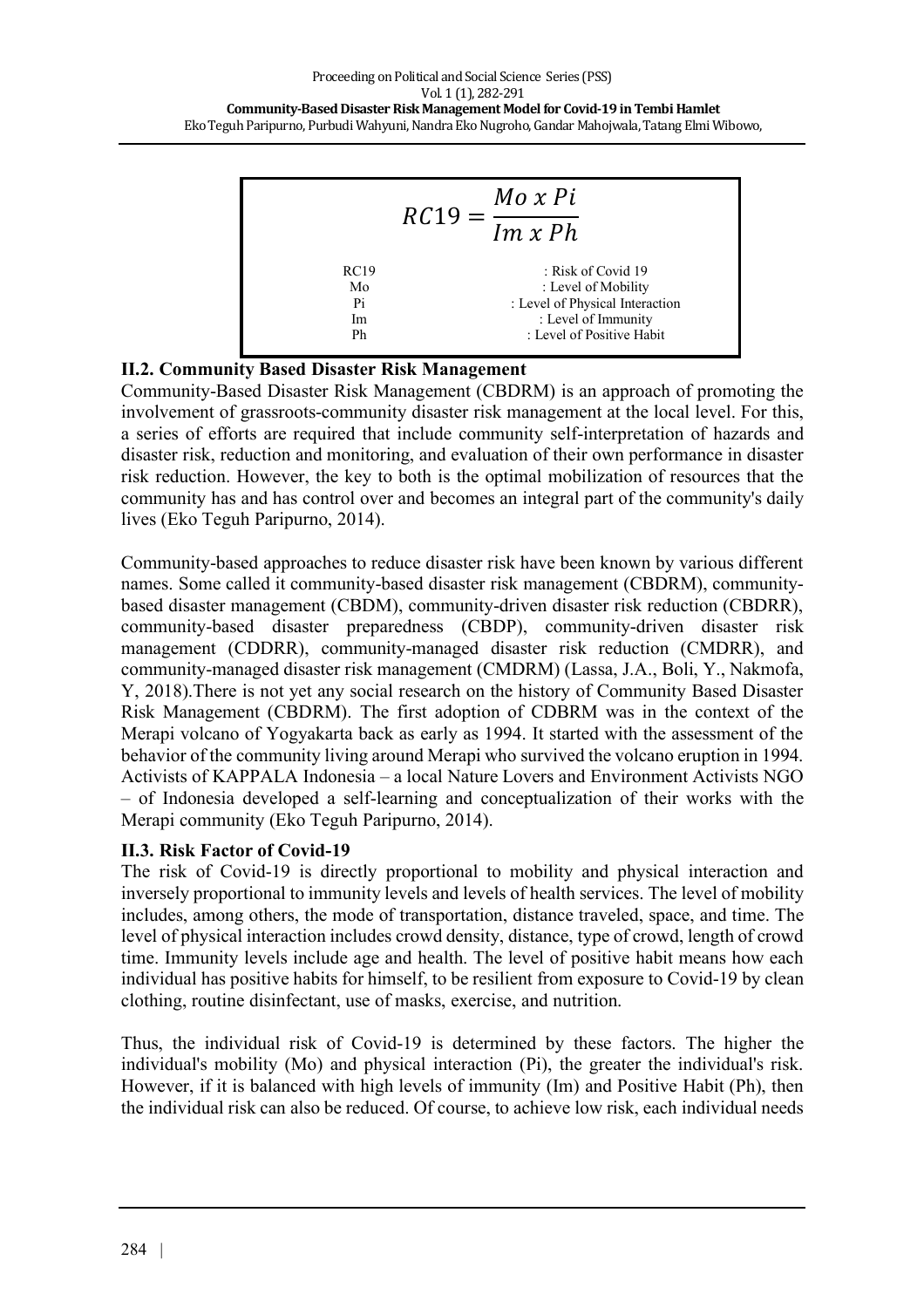to reduce the level of mobility and physical interaction, and strengthen the level of immunity (Im) and positive habit (Ph).

|    | М        | Pi |                                |
|----|----------|----|--------------------------------|
|    | $\Omega$ |    | High mobility (Mo) and         |
| Im |          |    | physical interaction (Pi) with |
|    |          |    | a low of immunity (Im) and     |
| Ph |          |    | positive habit (Ph) making     |
|    |          |    | individuals have a high risk   |
|    |          |    | on Covid-19.                   |
|    |          |    |                                |

Im 0

 $\overline{Ph}$ 

| M              | Pi |                | High immur    |
|----------------|----|----------------|---------------|
| $\overline{0}$ |    |                | positive habi |
| Q              |    | K              | mobility (Mo  |
|                |    | $\overline{2}$ | interaction ( |
|                |    | 0              | mobility<br>έ |
|                |    | $\overline{2}$ | interaction   |
|                |    | Ŋ              | individuals h |
|                |    |                | on Covid-19.  |
|                |    |                |               |

| Pi | High immunity (Im) and       |
|----|------------------------------|
|    | positive habit (Ph) with low |
|    | mobility (Mo) and physical   |
|    | interaction (Pi) with low    |
|    | mobility and physical        |
|    | interaction<br>making        |
|    | individuals have a low risk  |
|    | on Covid-19.                 |
|    |                              |

|    | М        | P <sub>i</sub> |                               |
|----|----------|----------------|-------------------------------|
|    | $\Omega$ |                | immunity (Im),<br>Low         |
| Im |          |                | positive habit (Ph), mobility |
|    |          |                | (Mo), and physical            |
| Ph |          |                | interaction (Pi) making       |
|    |          |                | individual have a medium      |
|    |          |                | risk on Covid-19.             |
|    |          |                |                               |

|    | $Mo$   Pi |  |                                |
|----|-----------|--|--------------------------------|
|    |           |  | High mobility (Mo),            |
| Im |           |  | physical interaction (Pi),     |
|    |           |  | $\text{immunity}$ (Im),<br>and |
| Ph |           |  | positive habit (Ph) making     |
|    |           |  | individual have a medium       |
|    |           |  | risk on Covid-19.              |
|    |           |  |                                |

Figure 1. Risk Level on Covid-19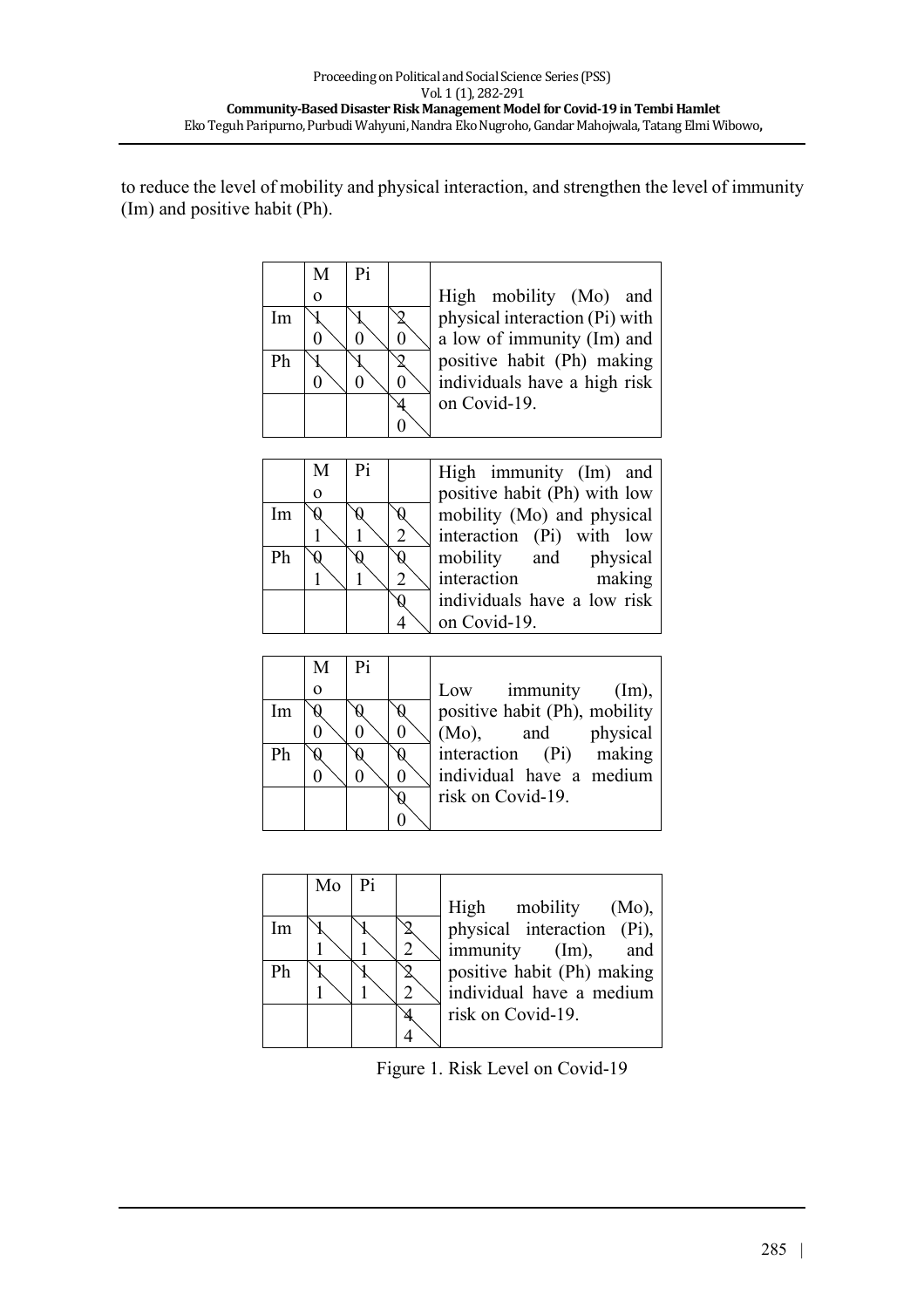# **III. RESEARCH METHODOLOGY**

This research is qualitative research using Participatory Rural Appraisal (PRA) tools. PRA is a set of participatory approaches and methods to learn about rural life and conditions by, together, and from rural communities (Robert Chambers, 1994). The research was conducted in the form of documentary and exploratory studies of community and stakeholder practices. The documentary study was carried out by re-reading the document of program activities carried out by the communities in dealing with Covid-19. Explorative assessments were carried out directly with interviews representing communities in Tembi Hamlet. The use of PRA tools is certainly consistent with qualitative research which has the core of understanding society through their frame of reference. The PRA technique was formed by drawing directly from qualitative social research. Launched from Campbell, that PRA is part of qualitative research (Campbell, 2001).

In disaster risk reduction, PRA is a key assessment tool to help choose strategies that are meaningful and useful for vulnerable communities (Kotze & Holloway, 1996). PRA as an approach to assess risks as well as vulnerabilities and capacities is a valuable method in disaster reduction planning at the community level. From a disaster reduction perspective, PRA is one tool that can be used to assess key vulnerabilities and capacities, as these relate to the risks faced by disaster-prone communities. Compared to other assessment methods, PRA is particularly powerful, as it: a) actively involves community; b) empowers the community to identify the risks and priorities, as well as capacities to reduce these risks; c) provides a picture of the community's perceptions of the risks it faces; d) allows both community insiders and outsiders to jointly identify risk reduction measures – is both time and cost-effective (Kotze & Holloway, 1996).

# **IV. FINDING AND DISCUSSION**

## **IV.1. Condition of Tembi Sub Village**

## IV.1.1. History of Covid-19 Response in Tembi Hamlet

The response starts from the smaller scope of Tembi Hamlet, namely Kemasyarakatan. Tembi Hamlet divided into two kemasyarakatan, namely Kemasyarakatan I and Kemasyarakatan II. Below Kemasyarakatan there are Rukun Tetangga 1 - 8.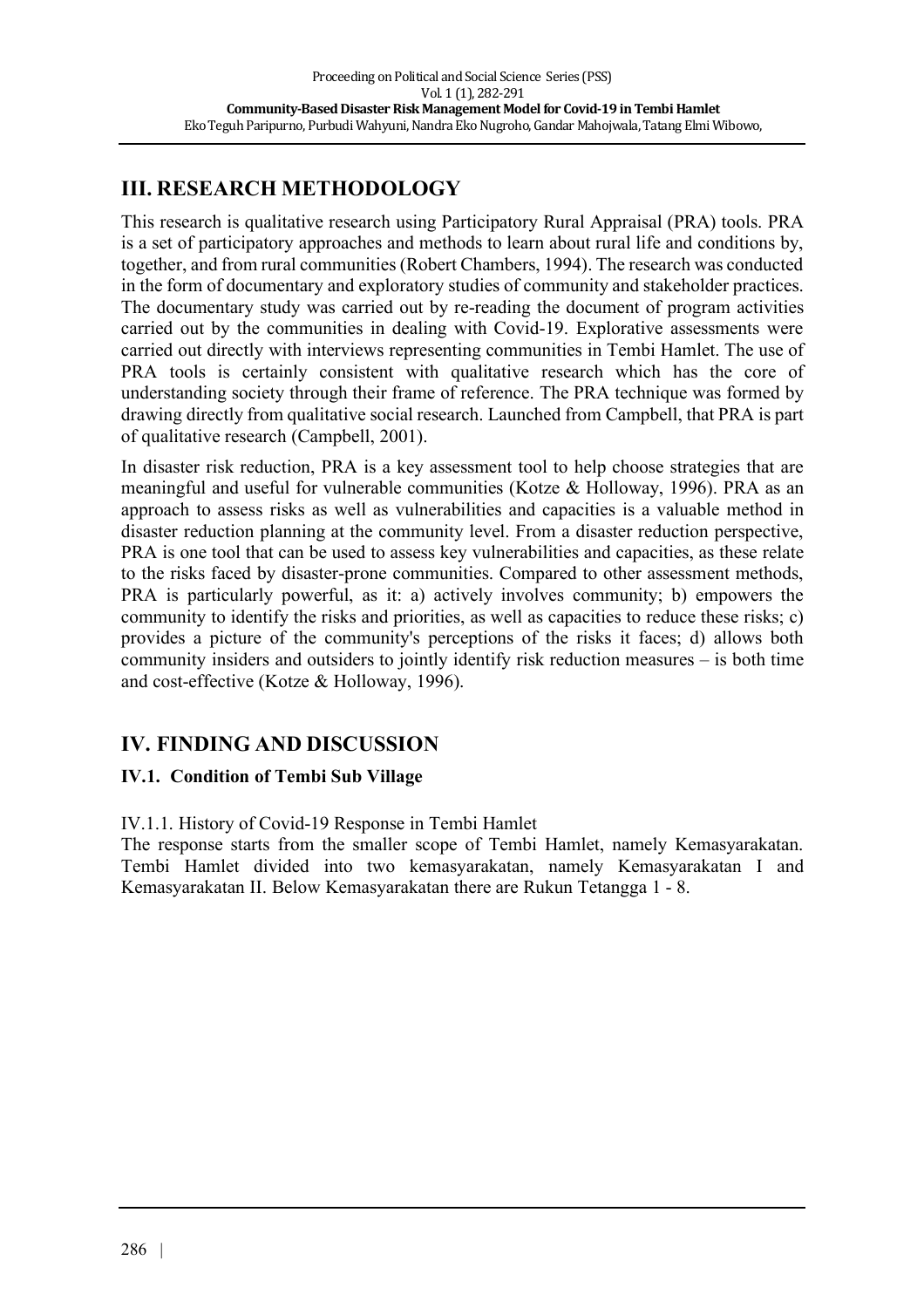Figure 2. Timbulharjo Village Structre

On 22 March 2020, the administrator of Kemasyarakatan II discuss by Whatsapp about the needs for a rapid response regarding the Covid-19 Virus threat. This activity involves 36 people in the Whatsapp Group. They agreed to disinfectant spraying on the public facilities in Tembi Hamlet on the next day. 22 March 2020, the administrator of Kemasyarakatan discuss by Whatsapp about the needs for a rapid response regarding the Covid-19 Virus threat. This activity involves 36 people in the Whatsapp Group. They agreed to disinfectant spraying on the public facilities in Tembi Hamlet on the next day. On 30 March, the process of response ongoing into another aspect, such as handwashing and liquid soap making. In the process of making a hand-washer, the administrator of Kemasyarakatan II seeing that area of Kemasyarakatan I still have no responsibility regarding the risk of Covid-19. The condition caused by the vacuum of administrator in Kemasyarakatan I. Thus, the administrator of Kemasyarakatan II, resident of Kemasyarakatan I, and head of Tembi Hamlet hold a meeting to discuss the Covid-19 joint response. The meeting decided to form a Covid-19 Team to respond at Hamlet level, and the head of Kemasyarakatan II acts as the head of the Covid-19 Team. After the establishment, all the actors in the Covid-19 response strategy involved every household in Tembi Hamlet. Also, Covid-19 Team starts to gather donations from a business entity that exists in Tembi Hamlet.

## IV.1.2. Damage of Covid-19 on Tembi Hamlet Community

Covid-19 making a severe impact on informal workers by being unemployed. Although, other office residents also feel such salary cuts, and workers that work in factories get unpaid leave until an unspecified time. Tembi Hamlet as a tourism destination also loses many tourists, thus hotels and tourism workers decrease profit. This financial impact affects the psychology of the community, especially the most vulnerable ones, the lower income family. Being stress and anxious for the future after Covid-19 being a problem for every household.



Some other, fear of the Covid-19 spread into their family and the loved ones. While rural communities frequently gather as part of their daily life, but Covid-19 forced them to cancel and postponed the gathering and social events. Meanwhile, the rural community really enjoy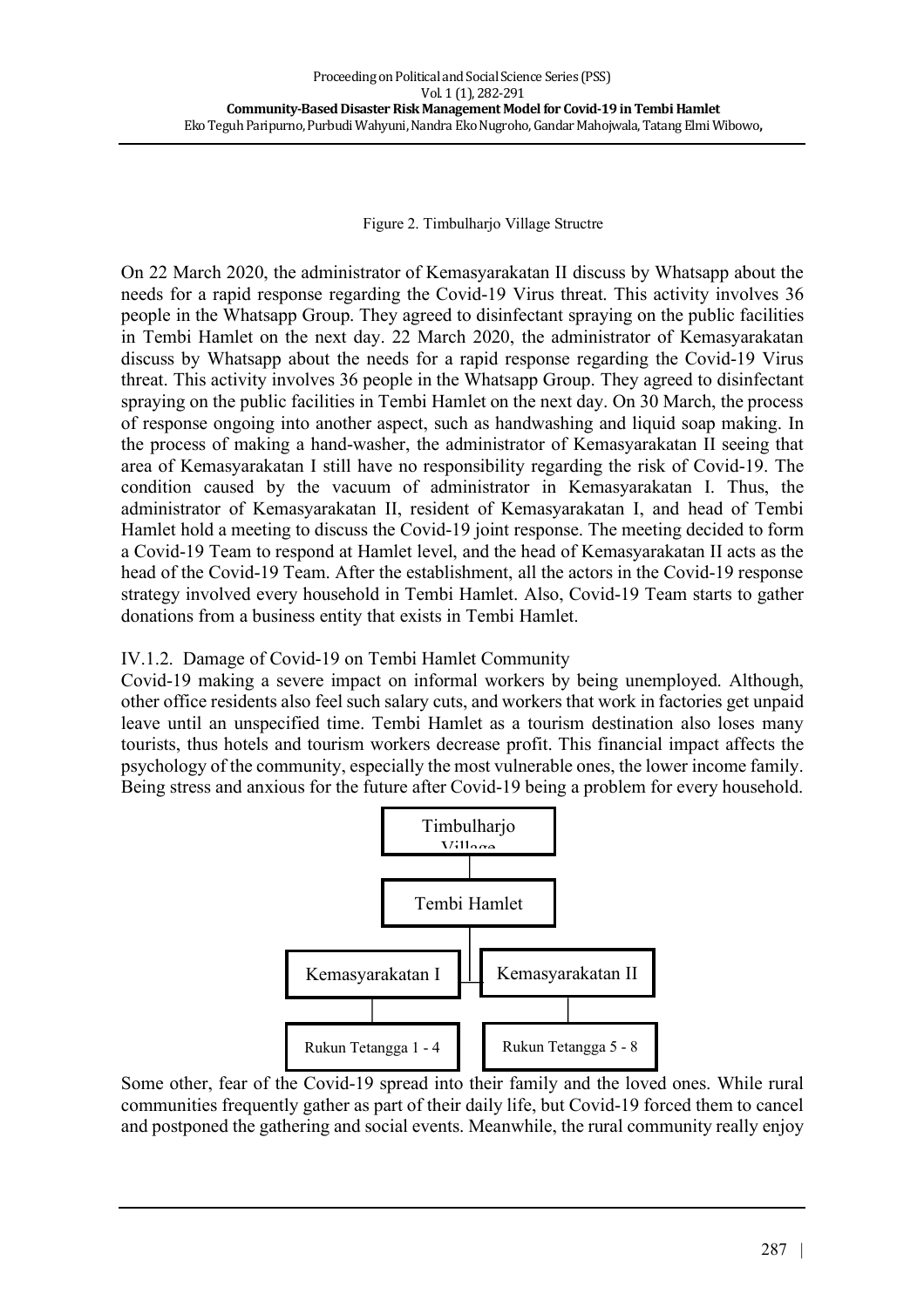a social gathering. In the long run, if the condition not being better, the impact will be severe, because Covid-19 not only reducing the income of the household but also dissociate the community from its social excitement.

#### **IV.2. Implementation and Impact of Tembi Hamlet CBDRM**

#### IV.2.1. Prevention of Covid-19 Transmission

On 23 March 2020, because of the rarity of disinfectant liquid, the administrator of *Kemasyarakatan II* send eight-person from the youth organization to hunt disinfectants from every store in Parangtritis Road. Then, the community starts to spraying the public facilities. It prioritizes public facilities such as roads, mosques, and other places where the community commonly gathers. Sterilizing places that have a high risk carried out to prevent the spread of Covid-19. A week after that, On 30 March 2020 Kemasyarakatan receive disinfectant support from Timbulhario Village. This second-time sterilization focused on communities' houses in Rukun Tetangga. Kemasyarakatan distributes small sprays and disinfectants for Rukun Tetangga to clean the doors of houses and household items that are frequently used by family members.

To support further public health, Kemasyarakatan together with the Rukun Tetangga install handwashing places in a public area such as food stalls, alleys, workshops, and children's playgrounds. Along with the installation, the community individually took the initiative to install handwashing in front of their own houses. Also, liquid soap is made by dissolving bar soap. This liquid soap is placed in public handwashing places. On the same day, the community starts crafting hand sanitizer. Learning from Youtube, hand sanitizers are made using alcohol mixed with aloe vera and then packed in small bottles. Every person with a high mobility rate based on Rukun Tetangga data receives one hand sanitizer. Nine women that work as a tailor in Tembi Hamlet start to crafting mask for every person in the Hamlet. A total of 1250 masks were crafted. Education banners used by the community to campaign and educating visitors and residents about maintaining a clean life and risk of Covid-19. On 5 April 2020, the community carried out the construction of checkpoint gates for all road accesses that enter Tembi Hamlet. This action has a mission to controlling the mobilization of residents and visitors, thus anticipate the spread of Covid 19. To maintain security, the community does a safety patrol at each gate. This patrol aiming to find out the mobilization of Tembi residents and people outside Tembi in every access. It's done by night shift from 22.00 to 04.00. The unexpected impact of the night shift is on the psychological effect. When residents gather, they sharing their problems and reducing their stress levels. Covid-19 give resident with low economy anxiety and stress.

Eid Al-Fitr approaching, on 14 April 2020 community preparing a quarantine facility to accommodate Tembi Hamlet resident that homecoming from out of Yogyakarta, if the family incapable to support self-quarantine in their own house. In realizing this quarantine facility, Covid-19 Team collaborates with KAPPALA Indonesia, an NGO that has an empty office in Tembi Hamlet to be used as a quarantine place. For the interior, Covid-19 Team collaborates with the University of Pembangunan Nasional "Veteran" Yogyakarta to equip the facility. The Team also collaborate with Alliance of Independence Journalist to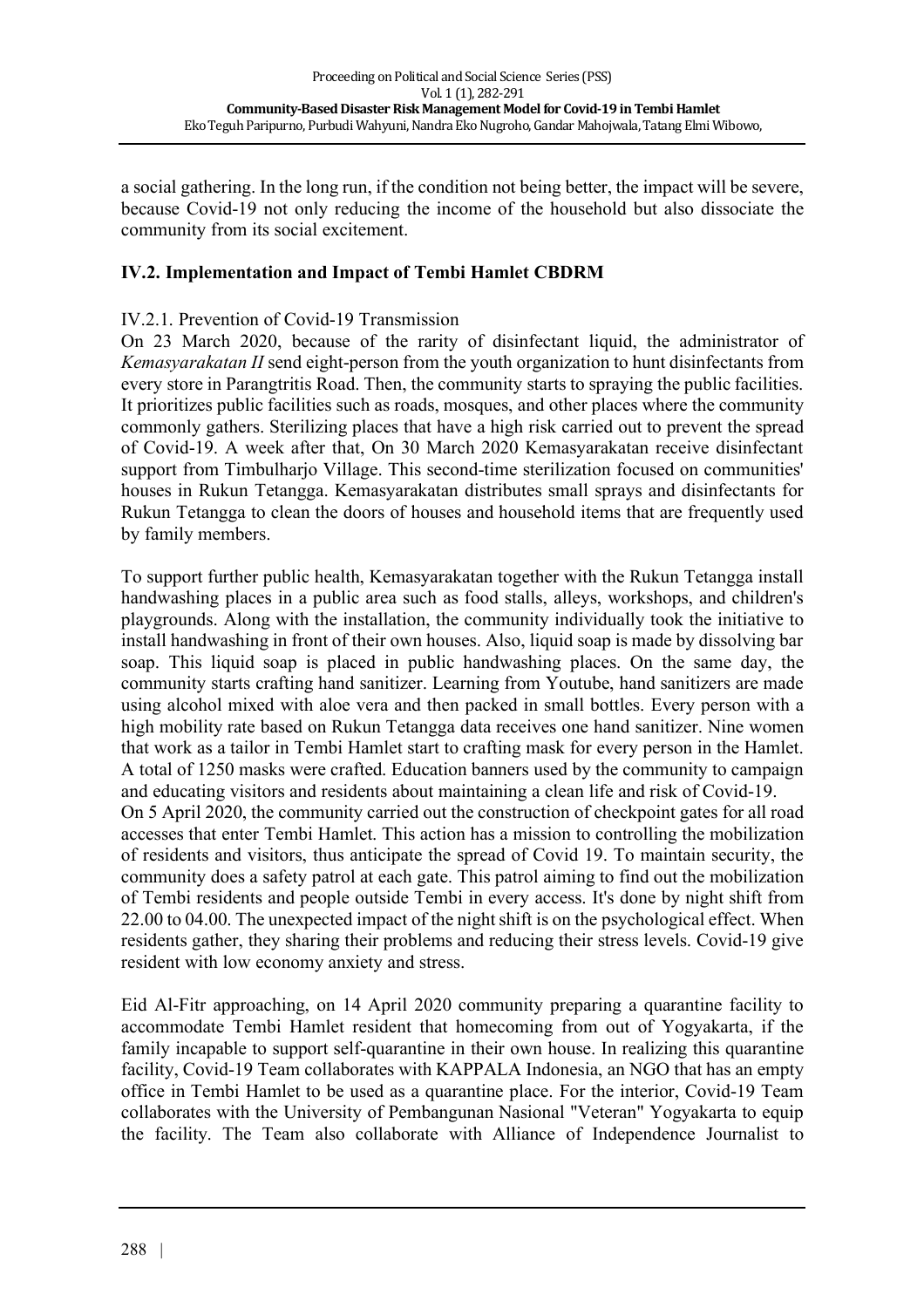campaigning against Tembi Hamlet's local initiative on Covid-19. From March to August, more or less nine residents do self-quarantine in their own house.

Eid Al-Fitr and Eid Al-Adha come in a very close moment. Thus, the Covid-19 Team making protocol for Eid prayers. The location of the prayers is divided into five places, and Covid-19 Team campaigning and suggesting for every household to do the prayer by themselves in their houses if they are capable. The prayer mechanism also pays attention to health protocols, including the existence of public handwash facilities, filling in the attendance book, using masks, and keeping the distance.

### IV.2.2. Prevention of Covid-19 Impact on Food Insecurity

To support the quarantine facility and anticipating the food crisis, Covid-19 Team cultivate the land of the village. A community that mostly farmer makes it easy for the Covid-19 Team to get the support of skill and seeds in growing carbohydrate crops and greens. To fulfill the protein, Covid-19 Team collaborates with Freshwater fish farmer to raising catfish. Every household that needs food stock could freely take this foodstuff.

### IV.2.3. Rehabilitation on Covid-19 Impact

On 20 April 2020, the Covid-19 Team which was executed by the Division of Art and Culture held a kids coloring competition to maintain the psychology of children. Covid-19 Team assumes that the pandemic making children bored at home because the school is done by video conference. The theme of the competition is related to health and sanitation, so children could get educated at once. The competition is done by children in their own house, thus avoid gathering a lot of people in one place. This activity was attended by 80 children of Tembi Hamlet. Even so, this event is called competition, but every child gets a present of vegetable seedling to maintain their family food security.

Checkpoint gates that were carried out by the Covid-19 Team done by residents who have skills in the field of welding and building construction. Work by residents with special skills will receive payment from community funds as a reward and also aims to help the economy of residents that working informally, which is more severely affected by the pandemic. Covid-19 Team also pays some residents to take care of the communal food stocks in order to keep it growing well. The payments for both services are Rp. 100.000 per day. The Covid-19 Team also giving support to Nine women tailor group by find orders of cloth masks. Every cloth mask crafted, the tailor obtain Rp. 2.500. Lately, Team Covid-19 could find a 4.750 cloth mask order for the women tailor group, from varied consumers.

This engagement important to keep resident that work informally in order to stay have incomes. However, the Covid-19 Team also aware that this intervention is not enough.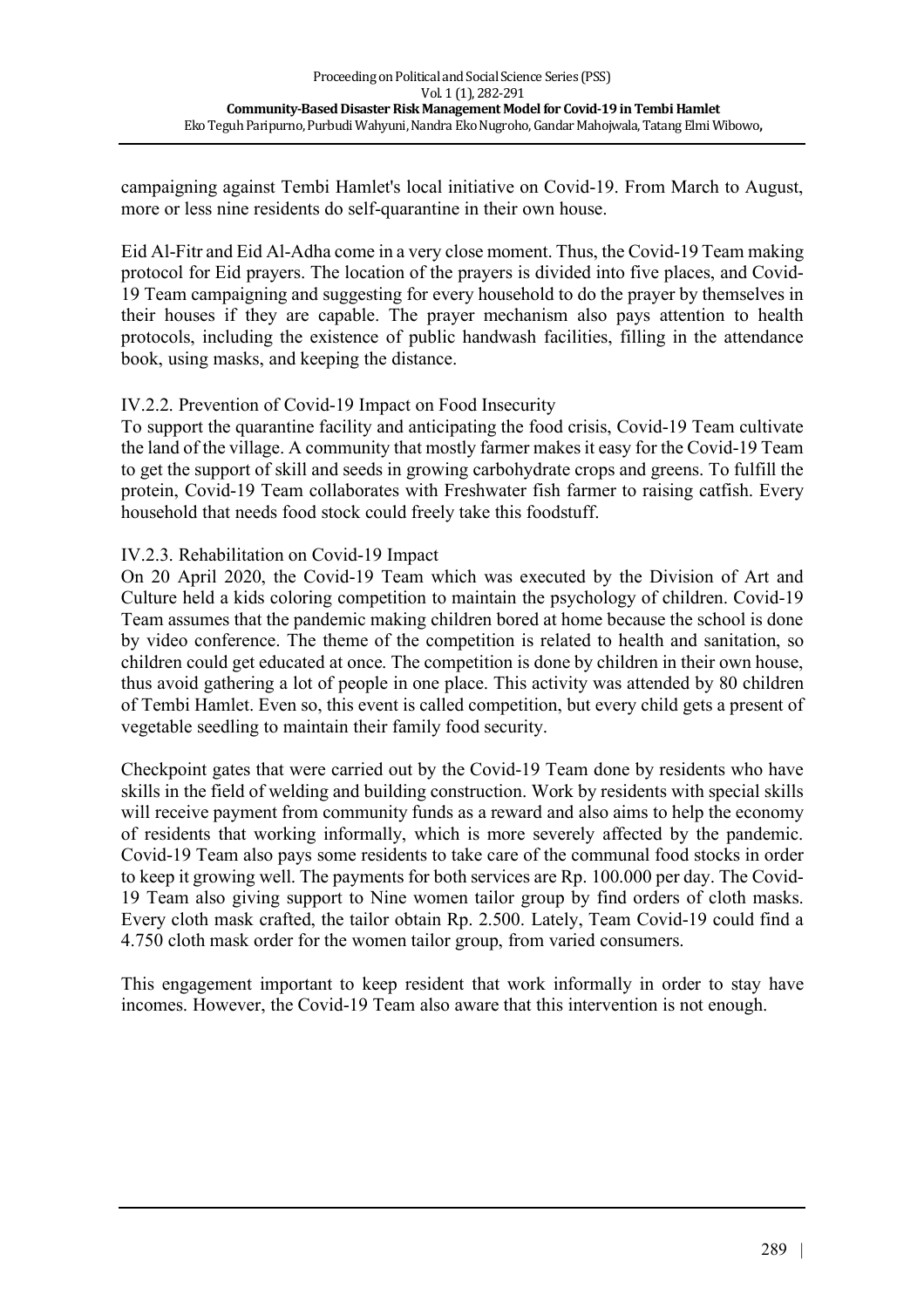

Figure 3. Model Of Community-Based Disaster Risk Management Process For Covid-19 In Tembi Hamlet

On 10 June 2020, the Covid-19 Team with the head of Tembi Hamlet and business entity discuss on the tourism planning on Covid-19 condition. Some of the agreed terms are the obligation to fulfill the health protocol, transparency on guest information, quarantining the guest, and limitation of guests' activity inside the Tembi Hamlet. This decision is valid for one month until July 10, 2020. July 10, 2020, the further discussion agreed on opening the tourism wider, but following the health protocol tightly. This decision could be a great help for the resident that work on tourism, however, the protocol must be followed to ensure the transmission of Covid-19 is not happen.

# **V. CONCLUSION AND FURTHER RESEARCH**

The Covid-19 response that was initiated by Kemasyarakatan II and developed into Covid-19 Team at the Hamlet level shows the importance of mobilization community resources to achieve disaster resiliency. Covid-19 clearly making an impact on the household and the community. However, the good strategy, willingness, and local resource management important to initiate disaster risk reduction. Since the initiation was purely carried out by the